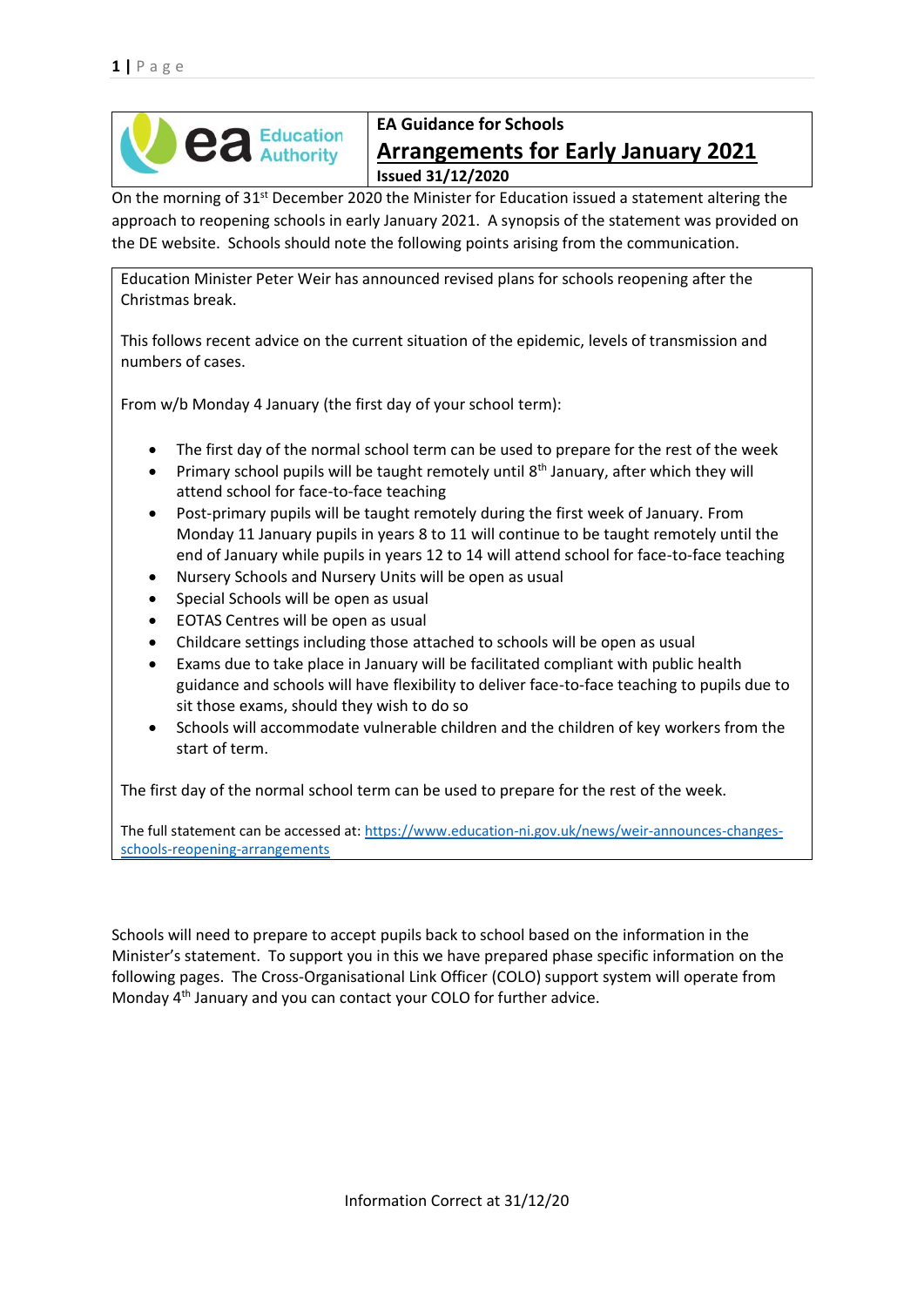## **1. Nursery Schools and Nursery Units**

### **2.1 Key Points**

- Nursery Schools and Nursery Units to be open as usual;
- Schools will accommodate vulnerable children and the children of key workers from the start of term.

|                         | 2.2 Common Questions for Nursery Schools and Nursery Units                                              |                                                                                                                                                                                                                                                                                                                                                                                              |
|-------------------------|---------------------------------------------------------------------------------------------------------|----------------------------------------------------------------------------------------------------------------------------------------------------------------------------------------------------------------------------------------------------------------------------------------------------------------------------------------------------------------------------------------------|
| Area                    | Question                                                                                                | <b>Answer</b>                                                                                                                                                                                                                                                                                                                                                                                |
| <b>Staff</b>            | Are staff expected to be<br>in school?                                                                  | All staff who are not self-isolating or ill should<br>$\bullet$<br>be in school.<br>School staff are defined as Key Workers and<br>$\bullet$<br>so can access supervised learning in their<br>child's own school.<br>The first day of the school term should be<br>$\bullet$<br>used as a planning day for staff. (This day will<br>vary by school based on when you were due<br>to reopen). |
|                         | Are clinically extremely<br>vulnerable (CEV) staff<br>expected to be in<br>school?                      | From 26 December 2020, people in this<br>$\bullet$<br>category who are unable to work from home<br>are advised not to attend the workplace. If<br>you are in this category, liaise with your<br>Principal/Line Manager regarding potential<br>alternative working options, in line with<br>normal arrangements.                                                                              |
|                         | Will I still be paid if I am<br>unable to attend work<br>as a result of the change<br>in restrictions?  | All staff impacted by the changes who are<br>$\bullet$<br>unable to attend the workplace or unable to<br>be given alternative working options will be<br>paid as normal, including substitute teachers<br>who were booked to work from 4 January<br>2021.                                                                                                                                    |
| <b>Pupils</b>           | What is expected for<br>our pupils in January<br>2021?                                                  | Nursery Schools and Nursery Units will be<br>$\bullet$<br>open to all pupils as planned in the week<br>beginning 4 <sup>th</sup> January.                                                                                                                                                                                                                                                    |
|                         | How will targeted<br>services be delivered by<br><b>Children and Young</b><br><b>People's Services?</b> | Appendix Four of this document contains<br>$\bullet$<br>details of how targeted services for pupils<br>will be delivered.                                                                                                                                                                                                                                                                    |
| <b>School Transport</b> | Is school transport<br>operating w/beginning<br>4 <sup>th</sup> January?                                | School transport services will be operating as<br>$\bullet$<br>normal from 4 <sup>th</sup> January.<br>Post-primary pupils must wear a face<br>$\bullet$<br>covering on all school transport and we also                                                                                                                                                                                     |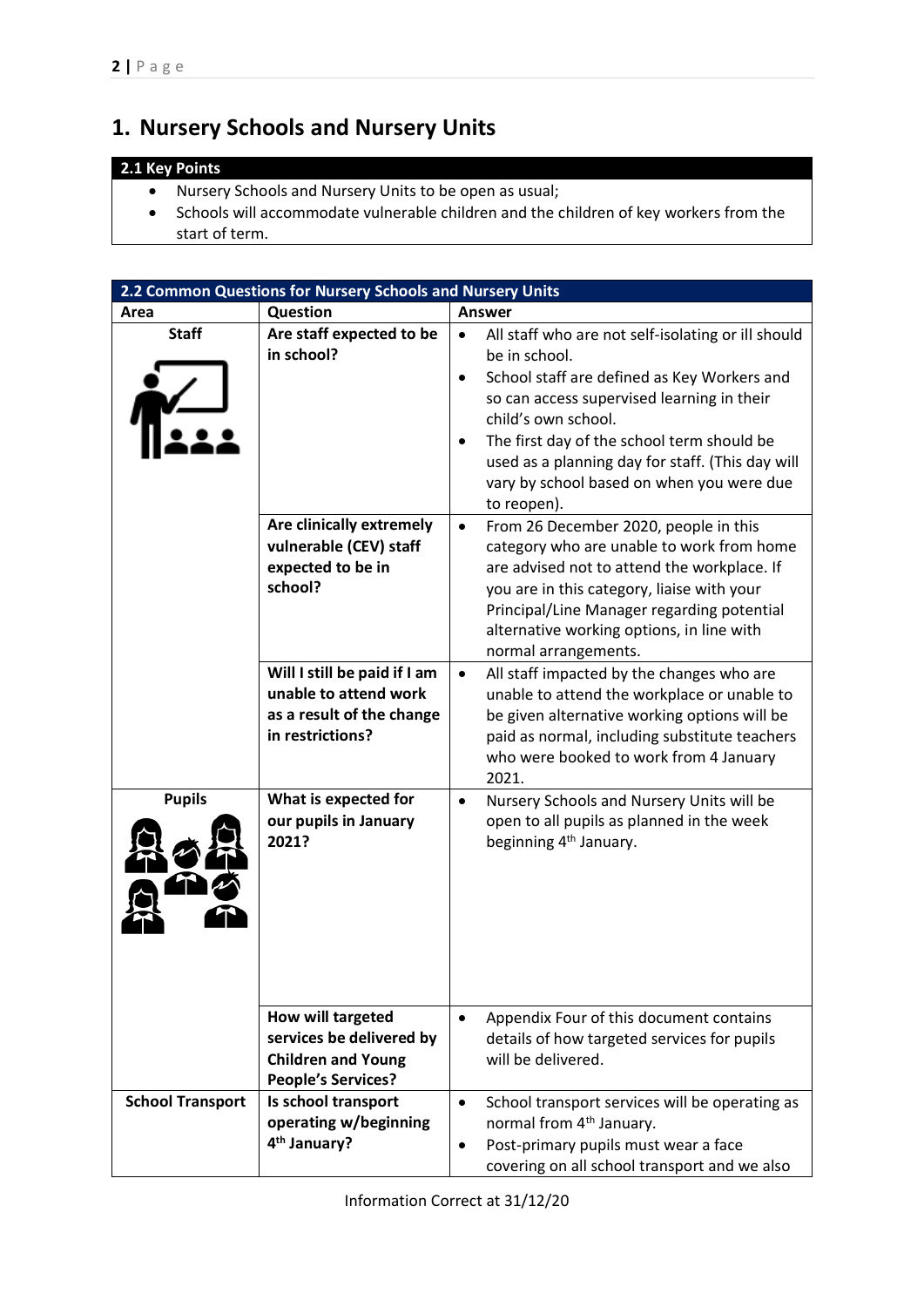|                                                  |                                                                         | strongly encourage younger pupils to wear a<br>face covering as well. (Medical exemptions<br>may apply)                                                                                                                                                                                                                               |
|--------------------------------------------------|-------------------------------------------------------------------------|---------------------------------------------------------------------------------------------------------------------------------------------------------------------------------------------------------------------------------------------------------------------------------------------------------------------------------------|
| <b>School Meals</b>                              | <b>Are School Meals</b><br>available on Monday 4th<br>January?          | As notified before Christmas the School<br>$\bullet$<br>meals service will not operate on Monday 4th<br>January.                                                                                                                                                                                                                      |
|                                                  | <b>How will Free School</b><br>Meals be paid/provided<br>in January?    | 1 direct payment for all FSM pupils week<br>$\bullet$<br>beginning 4 <sup>th</sup> Jan; to be paid retrospectively<br>week beginning 11 <sup>th</sup> Jan.<br>Where a FSM child is present a school meal<br>$\bullet$<br>can still be provided.                                                                                       |
| <b>Online and</b><br><b>Remote Learning</b>      | Where can I get<br>guidance on supporting<br>remote / home<br>learning? | The EA 'Supporting Learning' website<br>$\bullet$<br>provides access to a range of support and<br>guidance materials. It can be accessed<br>through the following link:<br>https://sites.google.com/c2ken.net/teacher<br>professionallearning-ea/home The sections<br>titled 'TPL' and 'Case Studies' are of<br>particular relevance. |
| (Online and remote<br>learning may be            |                                                                         |                                                                                                                                                                                                                                                                                                                                       |
| needed for pupils<br>who are self-<br>isolating) | How can I evaluate our<br>readiness for Home<br>Learning?               | In early December EA provided a checklist on<br>$\bullet$<br>readiness for home learning for all schools. It<br>is attached as Appendix Three of this<br>document for your information.                                                                                                                                               |

Supporting<br>Learning **The Supporting Learning Website is available at: <https://sites.google.com/c2ken.net/teacherprofessionallearning-ea/home>**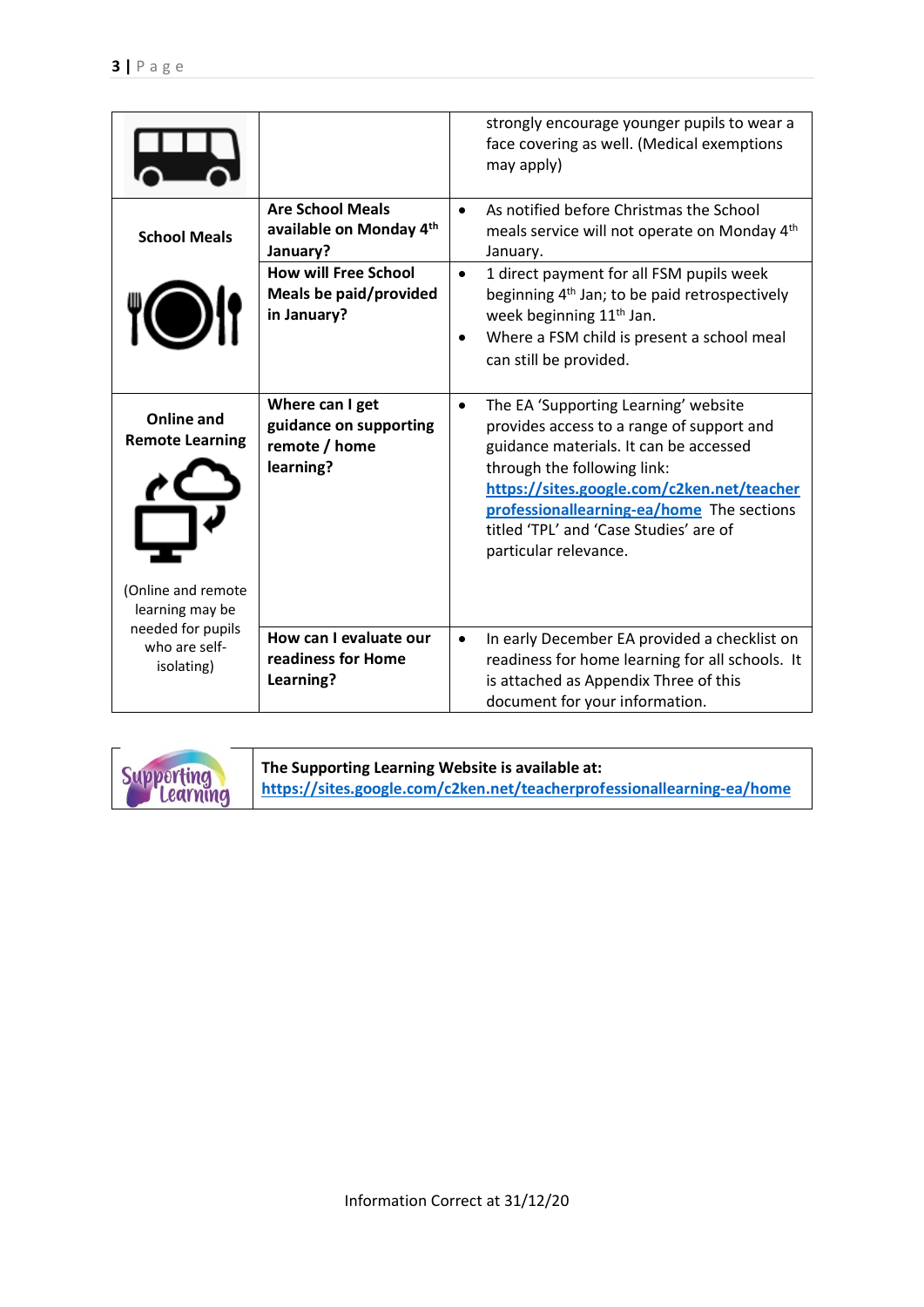# **2. Special Schools**

### **3.1 Key Points**

• Special schools to be open as usual from w/b 4 January

|                         | 3.2 Common Questions for Special Schools                                                                |                                                                                                                                                                                                                                                                                                                                                                                              |
|-------------------------|---------------------------------------------------------------------------------------------------------|----------------------------------------------------------------------------------------------------------------------------------------------------------------------------------------------------------------------------------------------------------------------------------------------------------------------------------------------------------------------------------------------|
| Area                    | Question                                                                                                | <b>Answer</b>                                                                                                                                                                                                                                                                                                                                                                                |
| <b>Staff</b>            | Are staff expected to be<br>in school?                                                                  | All staff who are not self-isolating or ill should<br>$\bullet$<br>be in school.<br>School staff are defined as Key Workers and<br>$\bullet$<br>so can access supervised learning in their<br>child's own school.<br>The first day of the school term should be<br>$\bullet$<br>used as a planning day for staff. (This day will<br>vary by school based on when you were due<br>to reopen). |
|                         | Are clinically extremely<br>vulnerable (CEV) staff<br>expected to be in<br>school?                      | From 26 December 2020, people in this<br>$\bullet$<br>category who are unable to work from home<br>are advised not to attend the workplace. If<br>you are in this category, liaise with your<br>Principal/Line Manager regarding potential<br>alternative working options, in line with<br>normal arrangements.                                                                              |
|                         | Will I still be paid if I am<br>unable to attend work<br>as a result of the change<br>in restrictions?  | All staff impacted by the changes who are<br>$\bullet$<br>unable to attend the workplace or unable to<br>be given alternative working options will be<br>paid as normal, including substitute teachers<br>who were booked to work from 4 January<br>2021.                                                                                                                                    |
| <b>Pupils</b>           | What is expected for<br>our pupils in January<br>2021?                                                  | Special Schools will be open to all pupils as<br>$\bullet$<br>planned in the week beginning 4 <sup>th</sup> January.                                                                                                                                                                                                                                                                         |
|                         | How will targeted<br>services be delivered by<br><b>Children and Young</b><br><b>People's Services?</b> | Appendix Four of this document contains<br>$\bullet$<br>details of how targeted services for pupils<br>will be delivered.                                                                                                                                                                                                                                                                    |
| <b>School Transport</b> | Is school transport<br>operating w/beginning<br>4 <sup>th</sup> January?                                | School transport services will be operating as<br>$\bullet$<br>normal from 4 <sup>th</sup> January.<br>Post-primary pupils must wear a face<br>covering on all school transport and we also<br>strongly encourage younger pupils to wear a<br>face covering as well. (Medical exemptions<br>may apply)                                                                                       |
| <b>School Meals</b>     | <b>Are School Meals</b><br>available on Monday 4th<br>January?                                          | As notified before Christmas the School<br>$\bullet$<br>meals service will not operate on Monday 4th<br>January.                                                                                                                                                                                                                                                                             |
|                         | <b>How will Free School</b><br>Meals be paid/provided<br>in January?                                    | 1 direct payment for all FSM pupils week<br>$\bullet$<br>beginning 4 <sup>th</sup> Jan; to be paid retrospectively<br>week beginning 11 <sup>th</sup> Jan                                                                                                                                                                                                                                    |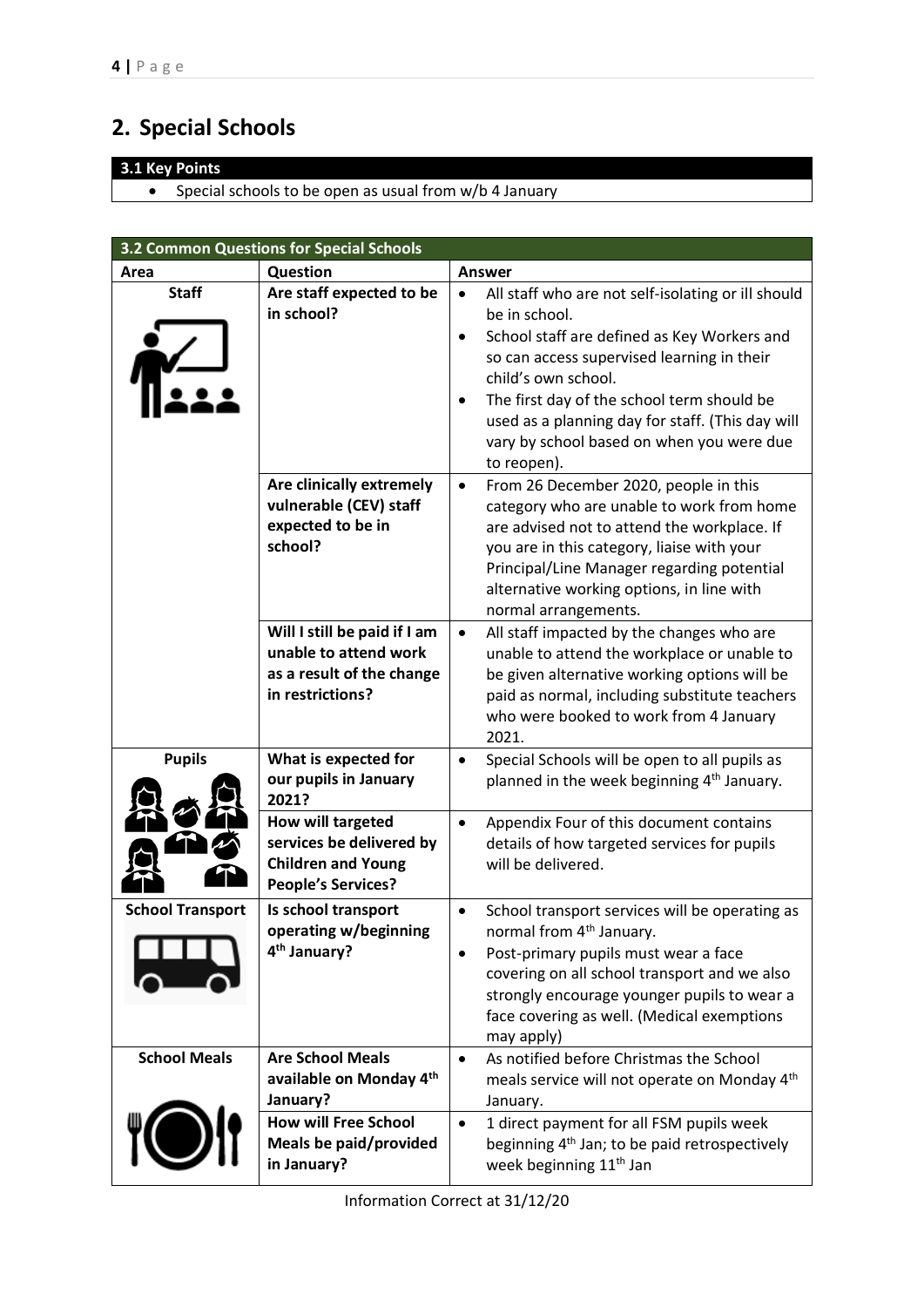|                                                                                       |                                                                                                                                     | Where FSM child is present at school meal<br>$\bullet$<br>can be provide on humanitarian grounds                                                                                                                                                                                                                                                                                                                       |
|---------------------------------------------------------------------------------------|-------------------------------------------------------------------------------------------------------------------------------------|------------------------------------------------------------------------------------------------------------------------------------------------------------------------------------------------------------------------------------------------------------------------------------------------------------------------------------------------------------------------------------------------------------------------|
| <b>Devices</b>                                                                        | Where can I find<br>information on how to<br>access IT devices or<br>internet access for<br>vulnerable and<br>disadvantaged pupils? | Information on devices and a request form<br>$\bullet$<br>can be found on C2k exchange - click on the<br>banner Requesting IT Devices & Wi-Fi.                                                                                                                                                                                                                                                                         |
| Online and<br><b>Remote Learning</b><br>(Online and remote                            | Where can I get<br>guidance on supporting<br>remote / home<br>learning?                                                             | The EA 'Supporting Learning' website<br>$\bullet$<br>provides access to a range of support and<br>guidance materials. It can be accessed<br>through the 'Supporting Learning' icon on<br>the front page of C2K 'My-School' or via the<br>following link:<br>https://sites.google.com/c2ken.net/teacher<br>professionallearning-ea/home The sections<br>titled 'TPL' and 'Case Studies' are of<br>particular relevance. |
| learning may be<br>needed for pupils in<br>Special Schools who<br>are self-isolating) | How can I evaluate our<br>readiness for Home<br>Learning?                                                                           | In early December EA provided a checklist on<br>$\bullet$<br>readiness for home learning for all schools<br>via the C2K noticeboard. We have attached<br>it as Appendix Three of this document for<br>your information.                                                                                                                                                                                                |



**The Supporting Learning Website is available at: <https://sites.google.com/c2ken.net/teacherprofessionallearning-ea/home>**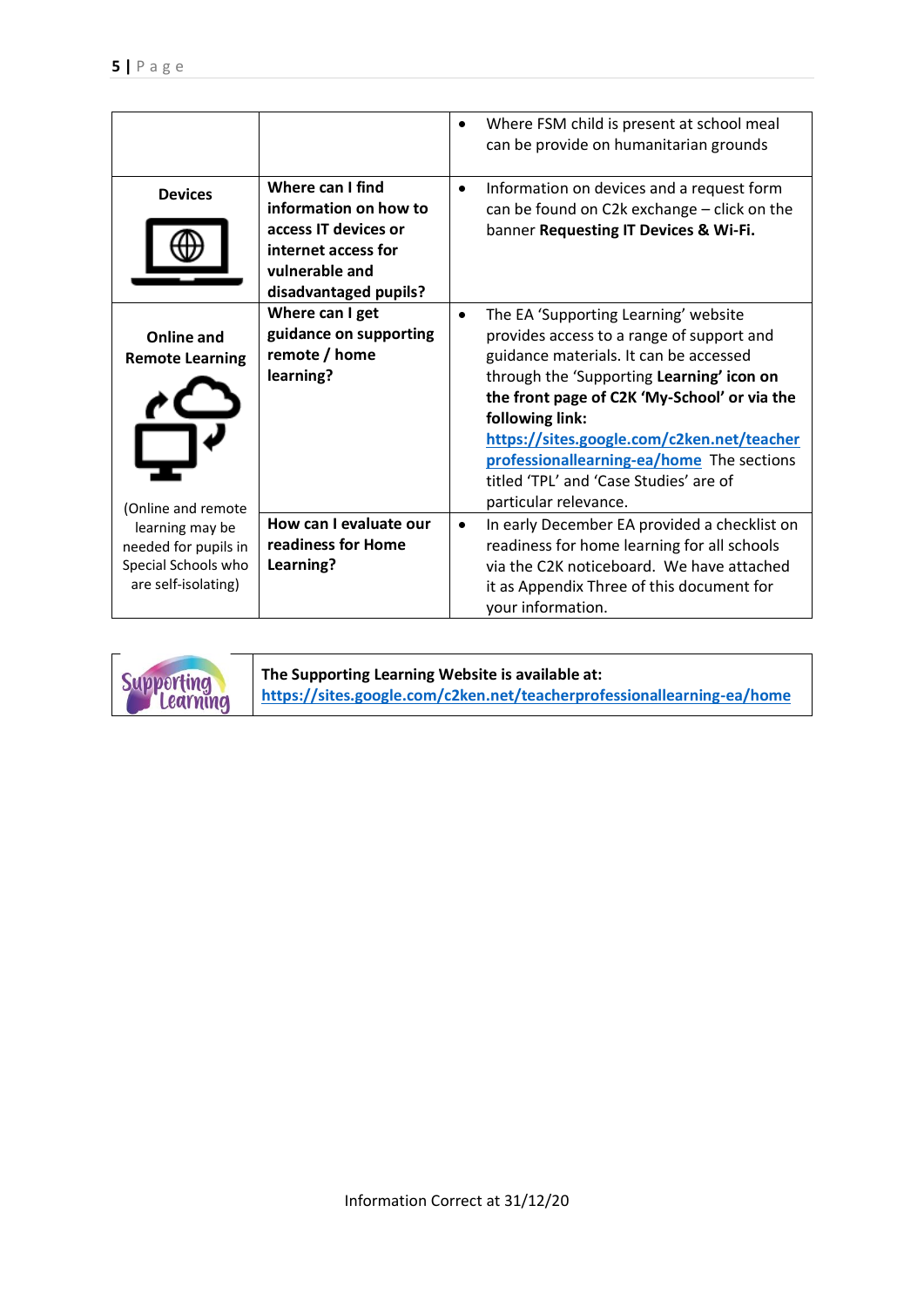# **3. Primary Schools**

### **4.1 Key Points**

- The first day of the normal school term can be used to prepare for the rest of the week.
- Primary school pupils will be taught remotely until Friday 8 January, after which they will attend school for face-to-face teaching.
- Childcare settings including those attached to schools, pre-school facilities, nurseries and special schools to be open as usual;
- Schools will accommodate vulnerable children and the children of key workers from the start of term for supervised learning.

The first day of the normal school term can be used to prepare for the rest of the week.

|               | <b>4.2 Common Questions for Primary Schools</b>                                                        |                                                                                                                                                                                                                                                                                                                                                                                                                                                                                                                                       |
|---------------|--------------------------------------------------------------------------------------------------------|---------------------------------------------------------------------------------------------------------------------------------------------------------------------------------------------------------------------------------------------------------------------------------------------------------------------------------------------------------------------------------------------------------------------------------------------------------------------------------------------------------------------------------------|
| Area          | Question                                                                                               | Answer                                                                                                                                                                                                                                                                                                                                                                                                                                                                                                                                |
| <b>Staff</b>  | Are staff expected to be<br>in school?                                                                 | All staff who are not self-isolating or ill should<br>$\bullet$<br>be in school.<br>School staff are defined as Key Workers and<br>$\bullet$<br>so can access supervised learning in their<br>child's own school.<br>The first day of the school term should be<br>$\bullet$<br>used as a planning day for staff. (This day will<br>vary by school based on when you were due<br>to reopen).                                                                                                                                          |
|               | Are clinically extremely<br>vulnerable (CEV) staff<br>expected to be in<br>school?                     | From 26 December 2020, people in this<br>$\bullet$<br>category who are unable to work from home<br>are advised not to attend the workplace. If<br>you are in this category, liaise with your<br>Principal/Line Manager regarding potential<br>alternative working options, in line with<br>normal arrangements.                                                                                                                                                                                                                       |
|               | Will I still be paid if I am<br>unable to attend work<br>as a result of the change<br>in restrictions? | All staff impacted by the changes who are<br>$\bullet$<br>unable to attend the workplace or unable to<br>be given alternative working options will be<br>paid as normal, including substitute teachers<br>who were booked to work from 4 January<br>2021.                                                                                                                                                                                                                                                                             |
| <b>Pupils</b> | What is expected for<br>our pupils in January<br>2021?                                                 | Primary School pupils from P1 - P7 will be<br>$\bullet$<br>taught remotely in the week Monday 4th<br>January to Friday 8 <sup>th</sup> January.<br>Primary School pupils will return to school on<br>$\bullet$<br>Monday 11 <sup>th</sup> January.<br>During this time vulnerable children and the<br>$\bullet$<br>children of key workers can attend their own<br>school for supervised learning. (The DE<br>Definitions of a vulnerable child and a key<br>worker child are provided in appendices one<br>and two of this document) |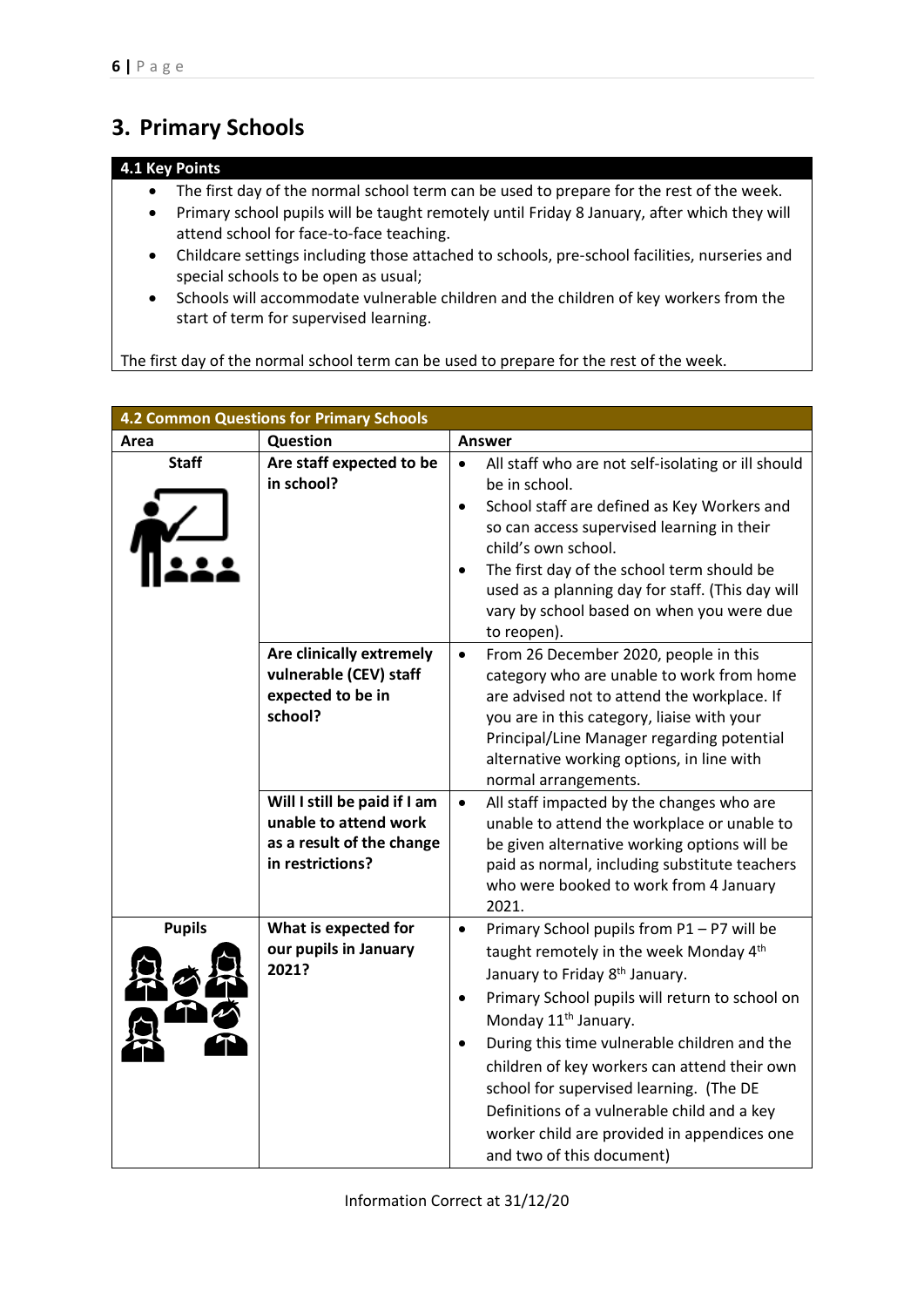|                                                                                                                        | How will targeted<br>services be delivered by<br><b>Children and Young</b><br><b>People's Services?</b>                             | Appendix Four of this document contains<br>$\bullet$<br>details of how targeted services for pupils<br>will be delivered.                                                                                                                                                                                                                                                                     |
|------------------------------------------------------------------------------------------------------------------------|-------------------------------------------------------------------------------------------------------------------------------------|-----------------------------------------------------------------------------------------------------------------------------------------------------------------------------------------------------------------------------------------------------------------------------------------------------------------------------------------------------------------------------------------------|
| <b>School Transport</b>                                                                                                | Is school transport<br>operating w/beginning<br>4 <sup>th</sup> January?                                                            | School transport services will be operating as<br>$\bullet$<br>normal from 4 <sup>th</sup> January.<br>Post-primary pupils must wear a face<br>$\bullet$<br>covering on all school transport and we also<br>strongly encourage younger pupils to wear a<br>face covering as well. (Medical exemptions<br>may apply)                                                                           |
| <b>School Meals</b>                                                                                                    | <b>Are School Meals</b><br>available on Monday 4th<br>January?                                                                      | As notified before Christmas the School<br>$\bullet$<br>meals service will not operate on Monday 4th<br>January.                                                                                                                                                                                                                                                                              |
|                                                                                                                        | <b>How will Free School</b><br>Meals be paid/provided<br>in January?                                                                | 1 direct payment for all FSM pupils week<br>$\bullet$<br>beginning 4 <sup>th</sup> Jan; to be paid retrospectively<br>week beginning 11 <sup>th</sup> Jan<br>Where FSM child is present at school meal<br>$\bullet$<br>can be provide on humanitarian grounds                                                                                                                                 |
| <b>Devices</b>                                                                                                         | Where can I find<br>information on how to<br>access IT devices or<br>internet access for<br>vulnerable and<br>disadvantaged pupils? | Information on devices and a request form<br>$\bullet$<br>can be found on C2k exchange - click on the<br>banner Requesting IT Devices & Wi-Fi.                                                                                                                                                                                                                                                |
| <b>Online and</b><br><b>Remote Learning</b>                                                                            | Where can I get<br>guidance on supporting<br>remote / home<br>learning?                                                             | The EA 'Supporting Learning' website<br>$\bullet$<br>provides access to a range of support and<br>guidance materials. It can be accessed<br>through the 'Supporting Learning' icon on<br>the front page of C2K 'My-School' or via the<br>following link:<br>https://sites.google.com/c2ken.net/teacher<br>professionallearning-ea/home The sections<br>titled 'TPL' and 'Case Studies' are of |
| (Online and remote<br>learning may be<br>needed for pupils in<br><b>Primary Schools</b><br>who are self-<br>isolating) | How can I evaluate our<br>readiness for Home<br>Learning?                                                                           | particular relevance.<br>In early December EA provided a checklist on<br>$\bullet$<br>readiness for home learning for all schools<br>via the C2K noticeboard. We have attached<br>it as Appendix Three of this document for<br>your information.                                                                                                                                              |

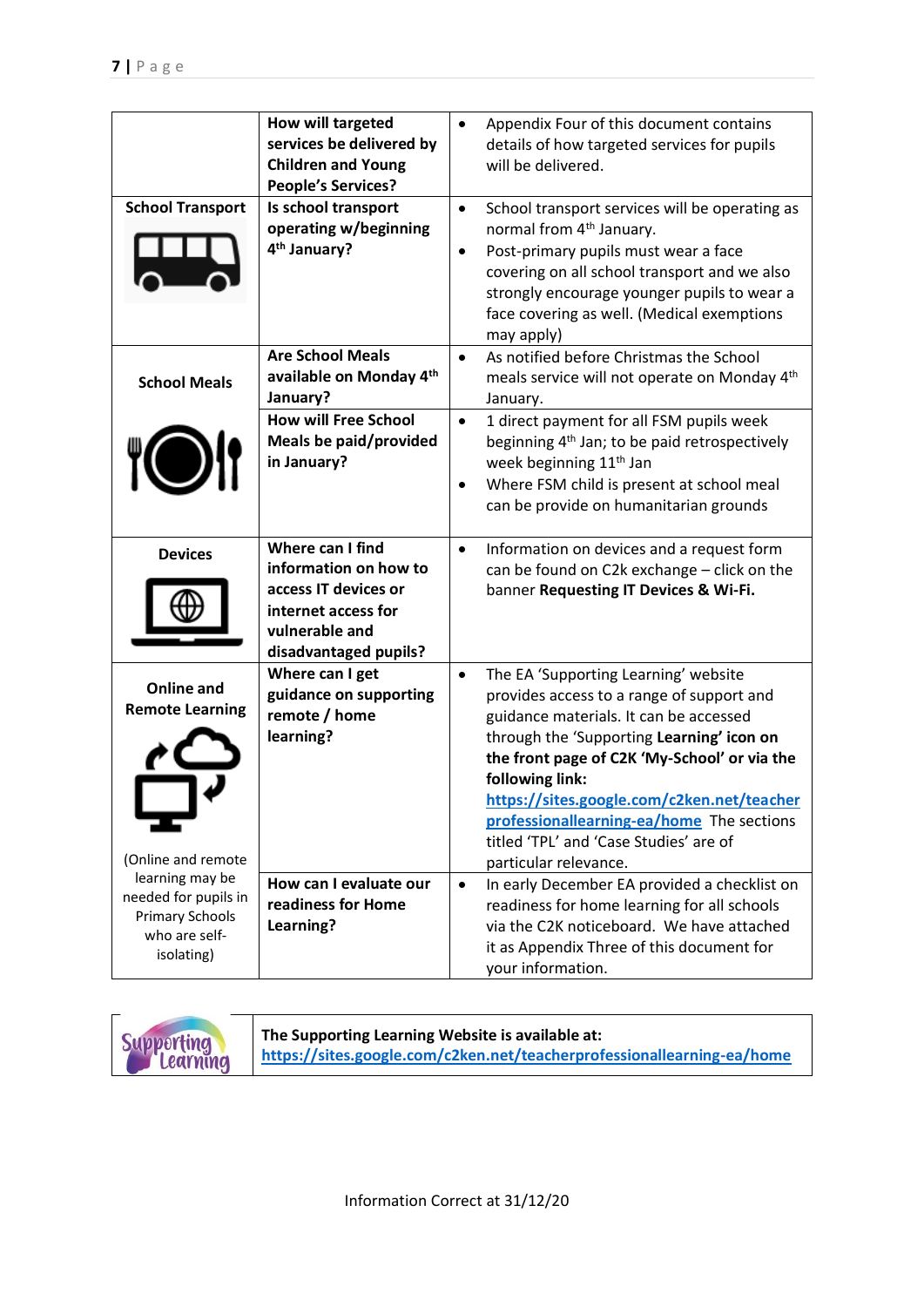### **4. Post-Primary Schools**

### **5.1 Key Points**

- The first day of the normal school term can be used to prepare for remote learning.
- Post-primary pupils will be taught remotely during the first week of January.
- From Monday 11 January pupils in years 8 to 11 will continue to be taught remotely until the end of January while pupils in years 12 to 14 will attend school for face-to-face teaching;
- Exams due to take place in January will be facilitated compliant with public health guidance and schools will have flexibility to deliver face-to-face teaching to pupils due to sit those exams, should they wish to do so;
- Pupils in Year 11 sitting GCSE module exams will have flexibility to deliver face-to-face teaching to pupils due to sit those exams, should they wish to do so;
- Schools in the Dickson Plan will have flexibility to deliver face-to-face teaching to pupils in year 10, should they wish to do so:
- Schools will accommodate vulnerable children and the children of key workers from the start of term, for supervised learning.

The first day of the normal school term can be used to prepare for remote learning.

|               | 5.2 Common Questions for Post-Primary Schools                                                          |                                                                                                                                                                                                                                                                                                                                                                                              |
|---------------|--------------------------------------------------------------------------------------------------------|----------------------------------------------------------------------------------------------------------------------------------------------------------------------------------------------------------------------------------------------------------------------------------------------------------------------------------------------------------------------------------------------|
| Area          | Question                                                                                               | <b>Answer</b>                                                                                                                                                                                                                                                                                                                                                                                |
| <b>Staff</b>  | Are staff expected to be<br>in school?                                                                 | All staff who are not self-isolating or ill should<br>$\bullet$<br>be in school.<br>School staff are defined as Key Workers and<br>$\bullet$<br>so can access supervised learning in their<br>child's own school.<br>The first day of the school term should be<br>$\bullet$<br>used as a planning day for staff. (This day will<br>vary by school based on when you were due<br>to reopen). |
|               | Are clinically extremely<br>vulnerable (CEV) staff<br>expected to be in<br>school?                     | From 26 December 2020, people in this<br>$\bullet$<br>category who are unable to work from home<br>are advised not to attend the workplace. If<br>you are in this category, liaise with your<br>Principal/Line Manager regarding potential<br>alternative working options, in line with<br>normal arrangements.                                                                              |
|               | Will I still be paid if I am<br>unable to attend work<br>as a result of the change<br>in restrictions? | All staff impacted by the changes who are<br>$\bullet$<br>unable to attend the workplace or unable to<br>be given alternative working options will be<br>paid as normal, including substitute teachers<br>who were booked to work from 4 January<br>2021.                                                                                                                                    |
| <b>Pupils</b> | What is expected for<br>our pupils in January<br>2021?                                                 | From Monday 4 <sup>th</sup> January all Year 8, 9, 10 and<br>$\bullet$<br>11 pupils will move to remote learning until<br>Friday 29th January.<br>Vulnerable children and the children of Key<br>٠<br>Workers in Years 8,9,10 and 11 can continue                                                                                                                                            |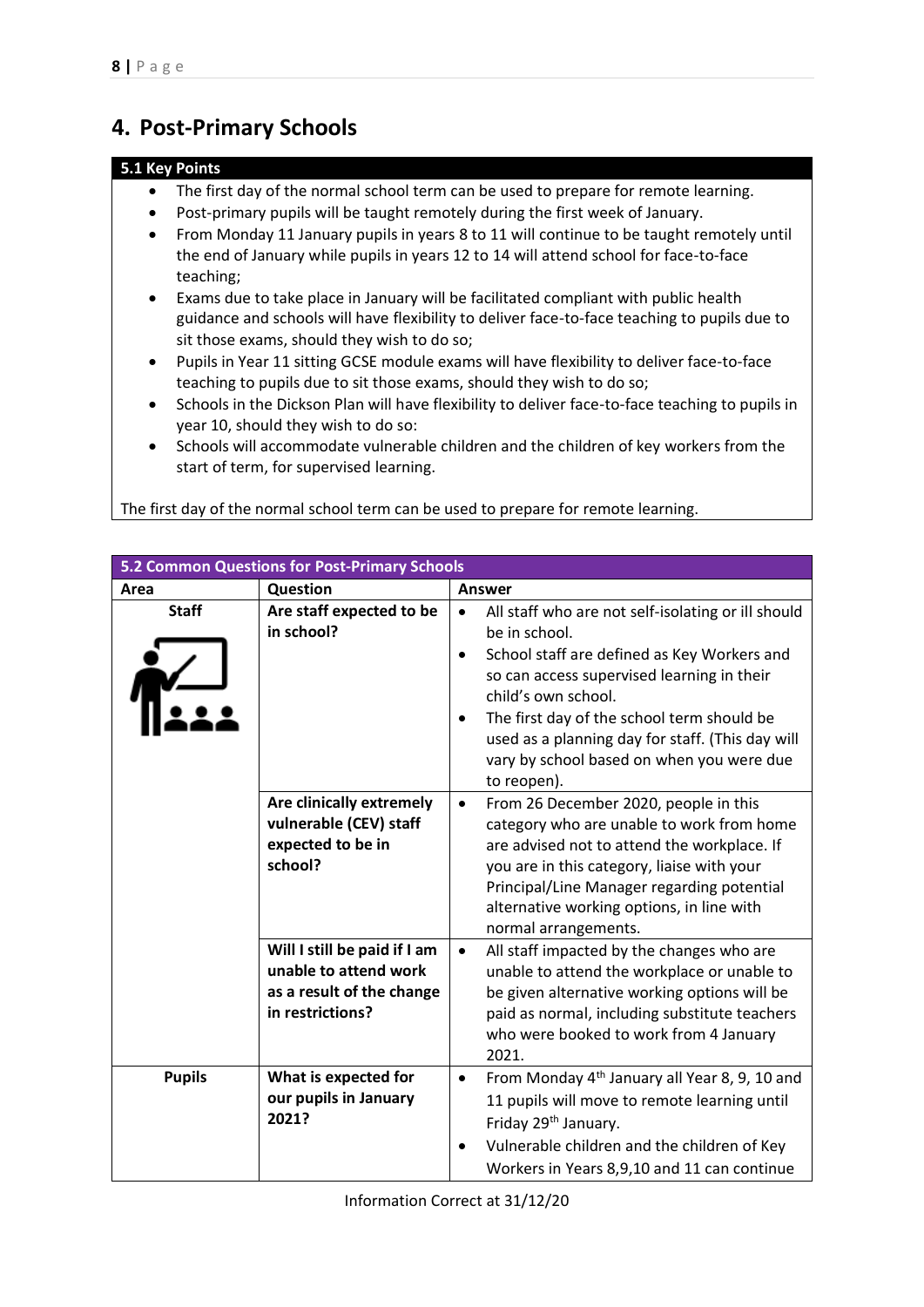|                                             | How will targeted                                                                                                                   | to attend school in January for supervised<br>learning. (Definitions of Vulnerable and Key<br>Worker Children are provided in Appendices<br>One and Two.)<br>Years 12,13 and 14 will be taught remotely<br>$\bullet$<br>for the week of 4 <sup>th</sup> -8 <sup>th</sup> January with face to<br>face resuming on Monday 11 <sup>th</sup> January.<br>Post-Primary Schools have the flexibility to<br>$\bullet$<br>consider facilitating face to face teaching for<br>pupils sitting examinations in January from<br>4 <sup>th</sup> January onwards.<br>$\bullet$ |
|---------------------------------------------|-------------------------------------------------------------------------------------------------------------------------------------|--------------------------------------------------------------------------------------------------------------------------------------------------------------------------------------------------------------------------------------------------------------------------------------------------------------------------------------------------------------------------------------------------------------------------------------------------------------------------------------------------------------------------------------------------------------------|
|                                             | services be delivered by<br><b>Children and Young</b><br><b>People's Services?</b>                                                  | Appendix Four of this document contains<br>details of how targeted services for pupils<br>will be delivered.                                                                                                                                                                                                                                                                                                                                                                                                                                                       |
| <b>School Transport</b>                     | Is school transport<br>operating w/beginning<br>4 <sup>th</sup> January?                                                            | School transport services will be operating as<br>$\bullet$<br>normal from 4 <sup>th</sup> January.<br>Post-primary pupils must wear a face<br>$\bullet$<br>covering on all school transport and we also<br>strongly encourage younger pupils to wear a<br>face covering as well. (Medical exemptions<br>may apply)                                                                                                                                                                                                                                                |
| <b>School Meals</b>                         | <b>Are School Meals</b><br>available on Monday 4th<br>January?                                                                      | As notified before Christmas the School<br>$\bullet$<br>meals service will not operate on Monday 4 <sup>th</sup><br>January.                                                                                                                                                                                                                                                                                                                                                                                                                                       |
|                                             | <b>How will Free School</b><br>Meals be paid/provided<br>in January?                                                                | 1 direct payment for all FSM pupils week<br>$\bullet$<br>beginning 4 <sup>th</sup> Jan; to be paid retrospectively<br>week beginning 11 <sup>th</sup> Jan<br>Where FSM child is present at school meal<br>$\bullet$<br>can be provide on humanitarian grounds                                                                                                                                                                                                                                                                                                      |
| <b>Devices</b>                              | Where can I find<br>information on how to<br>access IT devices or<br>internet access for<br>vulnerable and<br>disadvantaged pupils? | Information on devices and a request form<br>can be found on C2k exchange - click on the<br>banner Requesting IT Devices & Wi-Fi.                                                                                                                                                                                                                                                                                                                                                                                                                                  |
| <b>Online and</b><br><b>Remote Learning</b> | Where can I get<br>guidance on supporting<br>remote / home<br>learning?                                                             | The EA 'Supporting Learning' website<br>$\bullet$<br>provides access to a range of support and<br>guidance materials. It can be accessed<br>through the 'Supporting Learning' icon on<br>the front page of C2K 'My-School' or via the<br>following link:<br>https://sites.google.com/c2ken.net/teacher<br>professionallearning-ea/home The sections<br>titled 'TPL' and 'Case Studies' are of<br>particular relevance.                                                                                                                                             |
|                                             | How can I evaluate our<br>readiness for Home<br>Learning?                                                                           | In early December EA provided a checklist on<br>$\bullet$<br>readiness for home learning for all schools                                                                                                                                                                                                                                                                                                                                                                                                                                                           |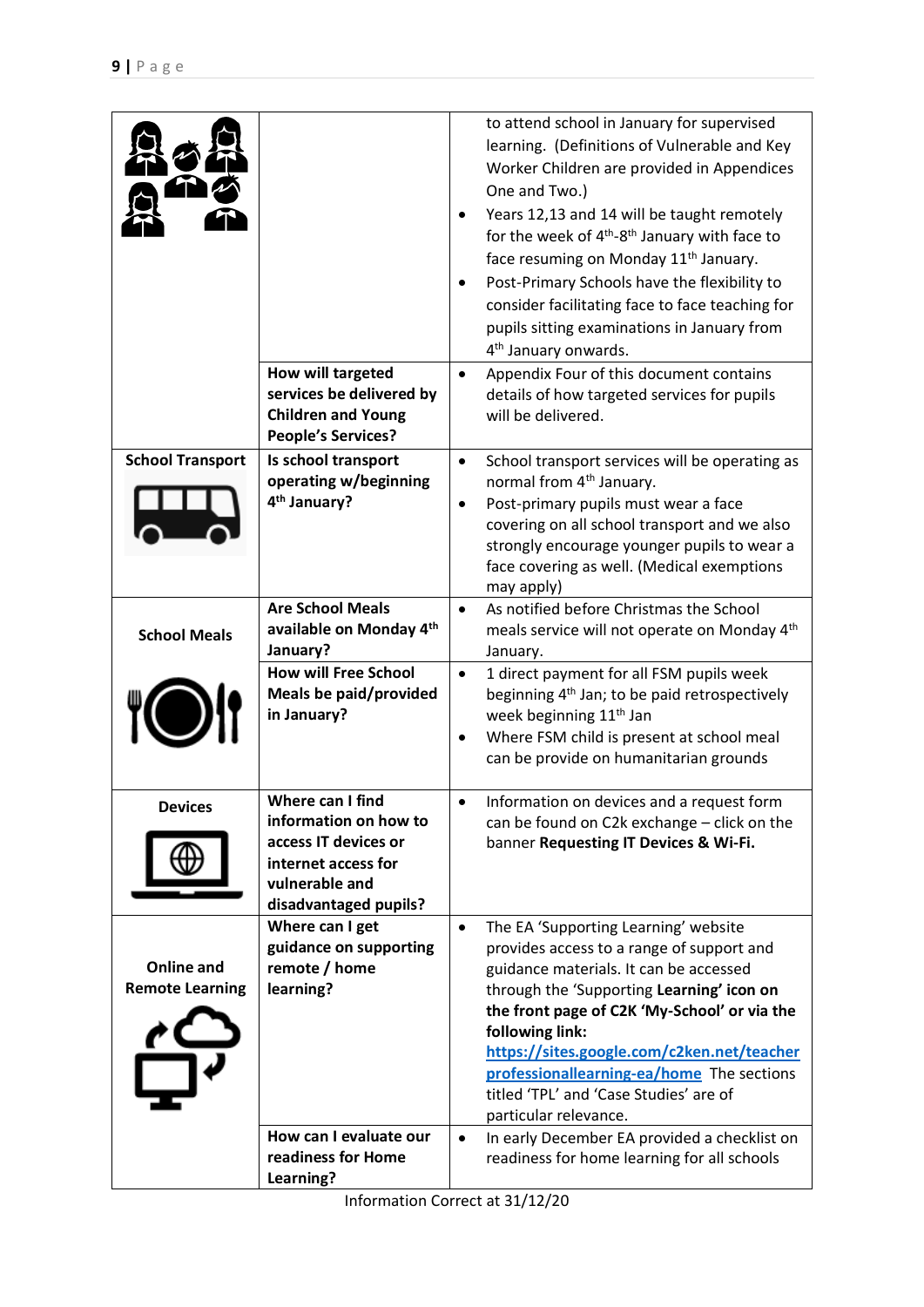| via the C2K noticeboard. It is attached as               |
|----------------------------------------------------------|
| Appendix Three of this document for your<br>information. |



**The Supporting Learning Website is available at: <https://sites.google.com/c2ken.net/teacherprofessionallearning-ea/home>**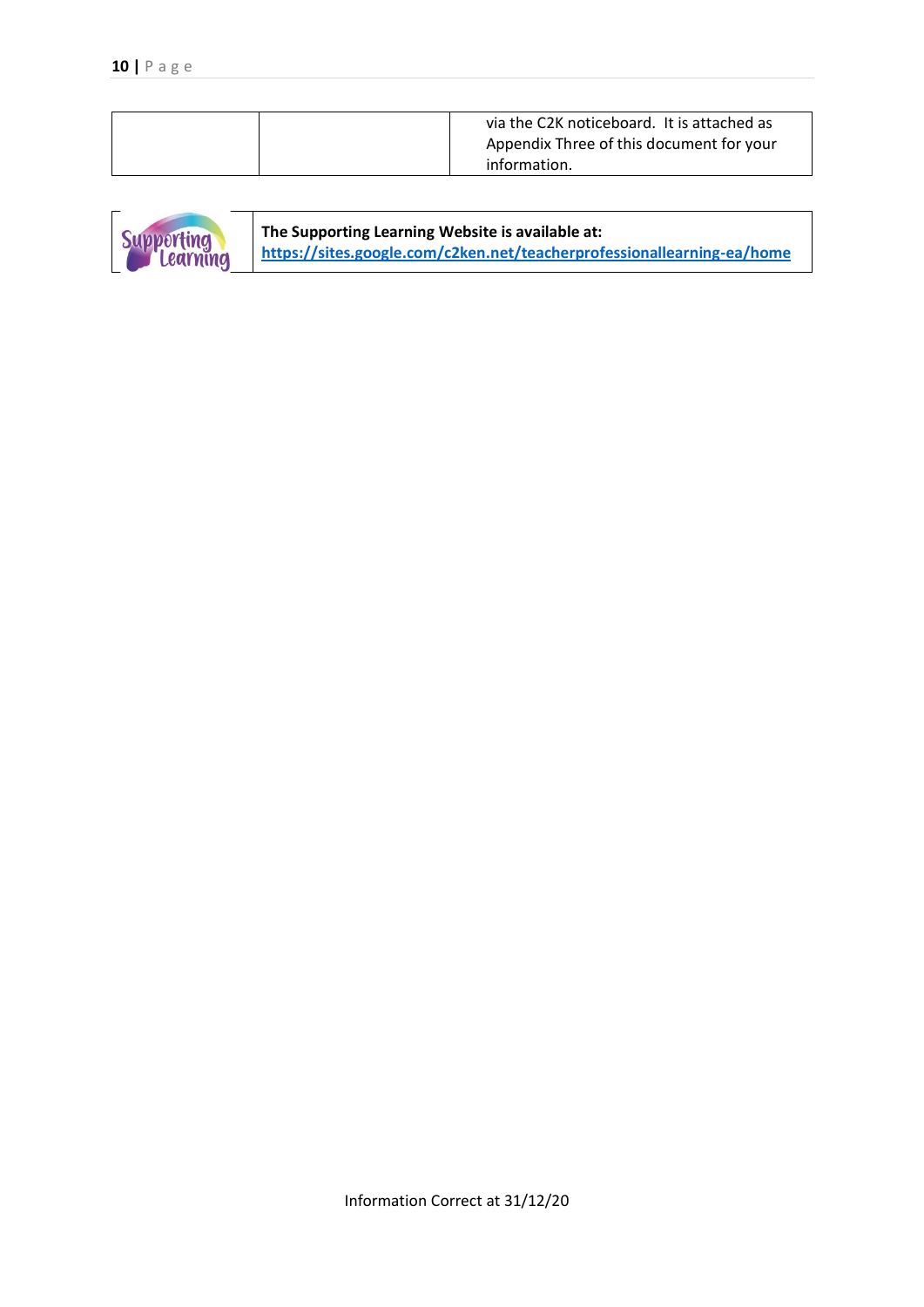### **Appendix One**

## **Department of Education Definition of a Vulnerable Child (Jan 21)**

The definition of Vulnerable Children as set out in the cross-departmental Vulnerable Children and Young People's Plan 2020 is: [\(https://www.health-ni.gov.uk/consultations/consultation-cross](https://www.health-ni.gov.uk/consultations/consultation-cross-departmental-covid-19-vulnerable-children-and-young-peoples-plan)[departmental-covid-19-vulnerable-children-and-young-peoples-plan\)](https://www.health-ni.gov.uk/consultations/consultation-cross-departmental-covid-19-vulnerable-children-and-young-peoples-plan)

- A child who has an assigned social worker because he or she is a child in need, in need of protection (or on the child protection register) or is a looked after child.
- A child in need includes young carers, children with disabilities, and children living in families where there is domestic abuse, substance abuse, and / or mental health difficulties.
- A child who is receiving support from, or has been referred to Child and Adolescent Mental Health Services (CAMHS).
- A child who has a statement of Special Educational Needs (SEN), a child who is accessing EOTAS, or a child who normally accesses Education Nurture Units.
- A child who is 'on-the-edge' of receiving support from children's social services.
- A child who is in need, including in need of protection, but whose need is not known to statutory services.
- A child who is not known to statutory or voluntary and community support services but who is vulnerable because their family is under increased pressure due to Covid-19 related circumstances.
- A young person who was previously a looked after child, whether or not they are receiving support from statutory services.
- A child who has been placed for adoption.
- Asylum seeking and refugee children and children whose parents have no recourse to public funds.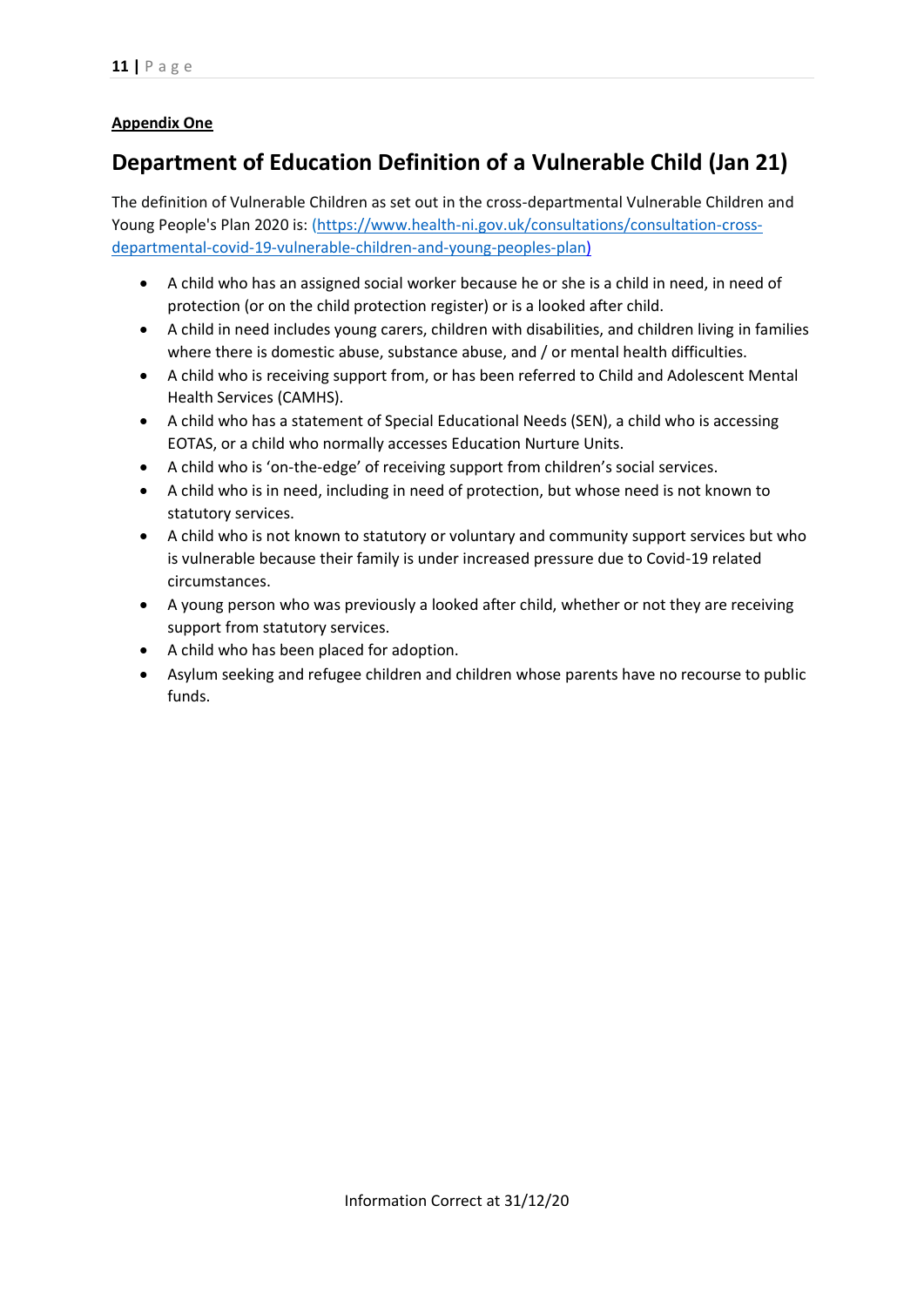### **Appendix Two**

## **Department of Education Definition of a Key Worker (Jan 21)**

(Please note that if one parent meets this definition then the child can attend school)

- Health and Social Care. This includes doctors, nurses, midwives, paramedics, social workers, home carers and staff required to maintain our health and social care sector;
- Education and childcare. This includes pre-school and teaching staff, social workers and those specialist education professionals who will remain active during the Covid-19 response;
- Public safety and national security. This includes civilians and officers in the police (including key contractors), Fire and Rescue Service, prison service and other national security roles;
- Transport. This will include those keeping air, water, road and rail transport modes operating during the Covid-19 response;
- Utilities, and Communication. This includes staff needed for oil, gas, electricity and water (including sewage) and primary industry supplies to continue during the Covid-19 response, as well as key staff in telecommunications, post and delivery, banking and waste disposal;
- Financial Services This includes staff needed for essential financial services provision (including but not limited to workers in banks, building societies and financial market infrastructure);
- Food and other necessary goods. This includes those involved in food production, processing, distribution and sale, as well as those essential to the provision of other key goods (e.g. hygiene, medical, etc.);
- Retail. This includes those workers who have been working throughout the pandemic in food retail, for example, and will now extend to those working in other retail businesses permitted to operate by the Executive from June 2020;
- Other workers essential to delivering key public services such as the National Crime Agency; and
- Key national and local government including those administrative occupations essential to the effective delivery of the Covid-19 response.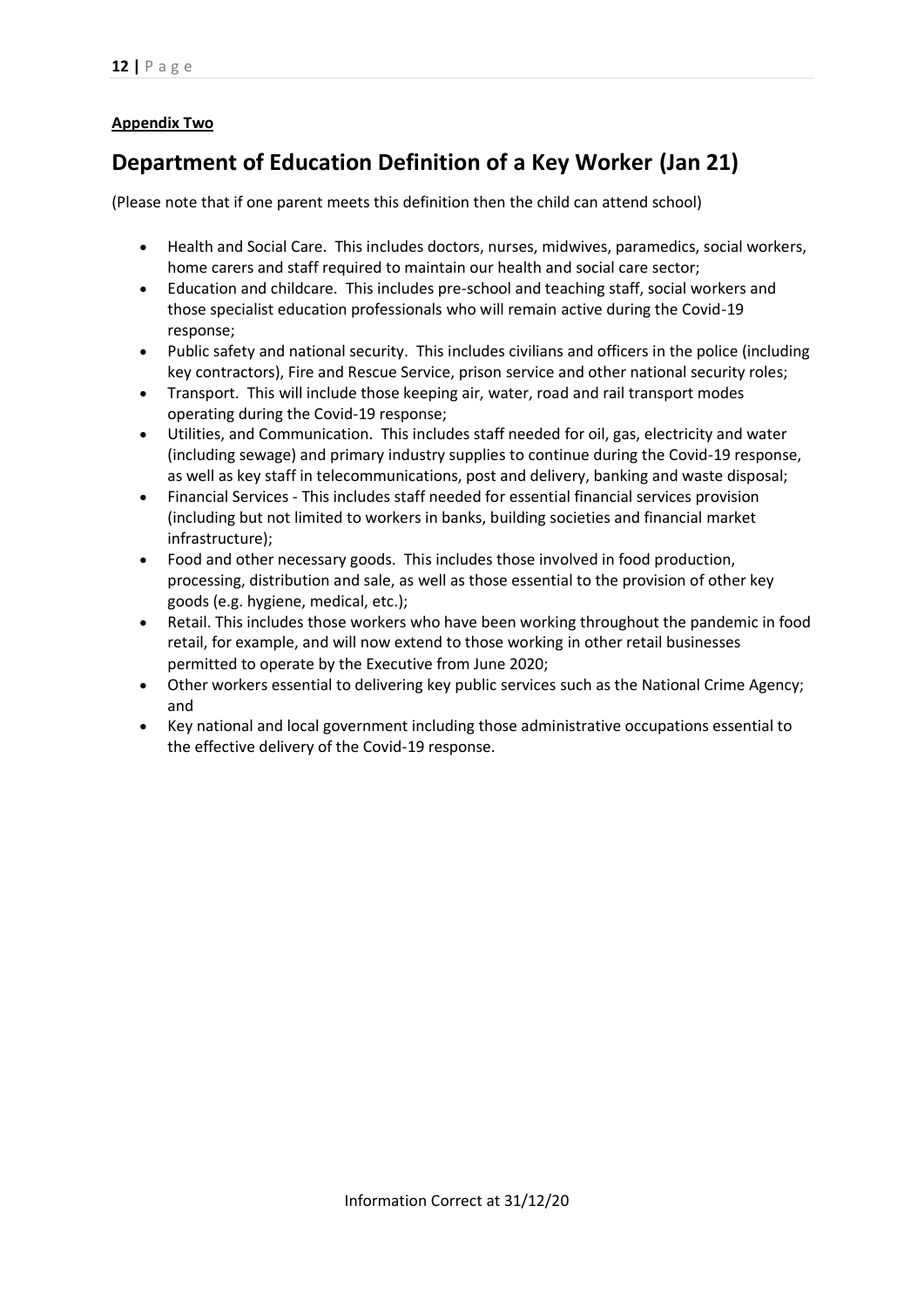#### **Appendix Three**

|                                                    | A basic checklist intended to help schools prepare for learning at home.                                                                                                                                                                                                                                                                                                                                                                                                                                                                                                                                                                                                                                              |
|----------------------------------------------------|-----------------------------------------------------------------------------------------------------------------------------------------------------------------------------------------------------------------------------------------------------------------------------------------------------------------------------------------------------------------------------------------------------------------------------------------------------------------------------------------------------------------------------------------------------------------------------------------------------------------------------------------------------------------------------------------------------------------------|
| Access                                             | Please make sure that everyone can access learning.<br>a) Do all staff have internet access and a laptop or other device?<br>b) Do all the learners have internet access and a laptop or other device?<br>c) Do we know who has no internet/laptop/device? Can we address this?<br>d) Do we know who has poor internet connection?<br>e) In this case, how are we providing alternative learning materials,<br>feedback and opportunities to speak with staff and peers? How often?                                                                                                                                                                                                                                   |
| Routines                                           | Please do not try to replicate a school timetable.<br>a) Have we made online lesson protocols clear to keep everyone safe?<br>b) Do we expect every learner to log in every day?<br>c) What is our minimum expectation for teacher contact with each class?<br>d) What is our minimum expectation of teacher-led lessons per day/week?                                                                                                                                                                                                                                                                                                                                                                                |
| Wellbeing and engagement                           | Please make sure the learners have regular two-way contact with their<br>teachers and with peers.<br>a) Do we have a simple checklist for the learners of what the school<br>expects of them?<br>b) Do we have a daily point of contact for the learners with a pastoral<br>focus, eq a morning greeting from Class Teacher/Form Teacher?<br>c) Do we have a group online conversation for learners about how they<br>are managing, eg with as a Form Class with their teacher?<br>d) Do Classroom Assistants assigned to learners have a daily/weekly<br>contact routine?<br>e) If learners are not engaging, what are our approaches to help them?<br>f) If a teacher is ill, what contingency do we have in place? |
| earning and<br>Teaching,<br>feedback               | Please make sure there is a good balance of:<br>a) teacher-led, independent and collaborative learning;<br>b) online and off-line learning:<br>c) ways in which to collect the learners' work, eg typed and submitted;<br>photographed pieces of writing or art; recorded piece;<br>d) ways in which to provide feedback to the learners, eq individual, whole<br>class, verbal, written, video, marks, grades and/or annotations.                                                                                                                                                                                                                                                                                    |
| raluation<br><b>Aonitorin</b><br>g and             | Please make sure to keep regular checks that all of the agreed<br>approaches, routines and structures are working well for the learners,<br>their parents/carers and staff.                                                                                                                                                                                                                                                                                                                                                                                                                                                                                                                                           |
| Communication<br><b>arents/carers</b><br>with<br>S | Please make sure there is regular two-way contact with<br>parents/carers.<br>a) Do we have a clear and straightforward checklist for parents/carers, eq.<br>'What you can expect from our school'?<br>b) Do we have clear and accessible guidance for parents on how to help<br>their children access and engage in their learning and stay safe online?<br>c) Are our parents/carers clear on how to make contact with the right staff<br>member if their children have any difficulties related to their wellbeing or<br>to their learning?                                                                                                                                                                         |